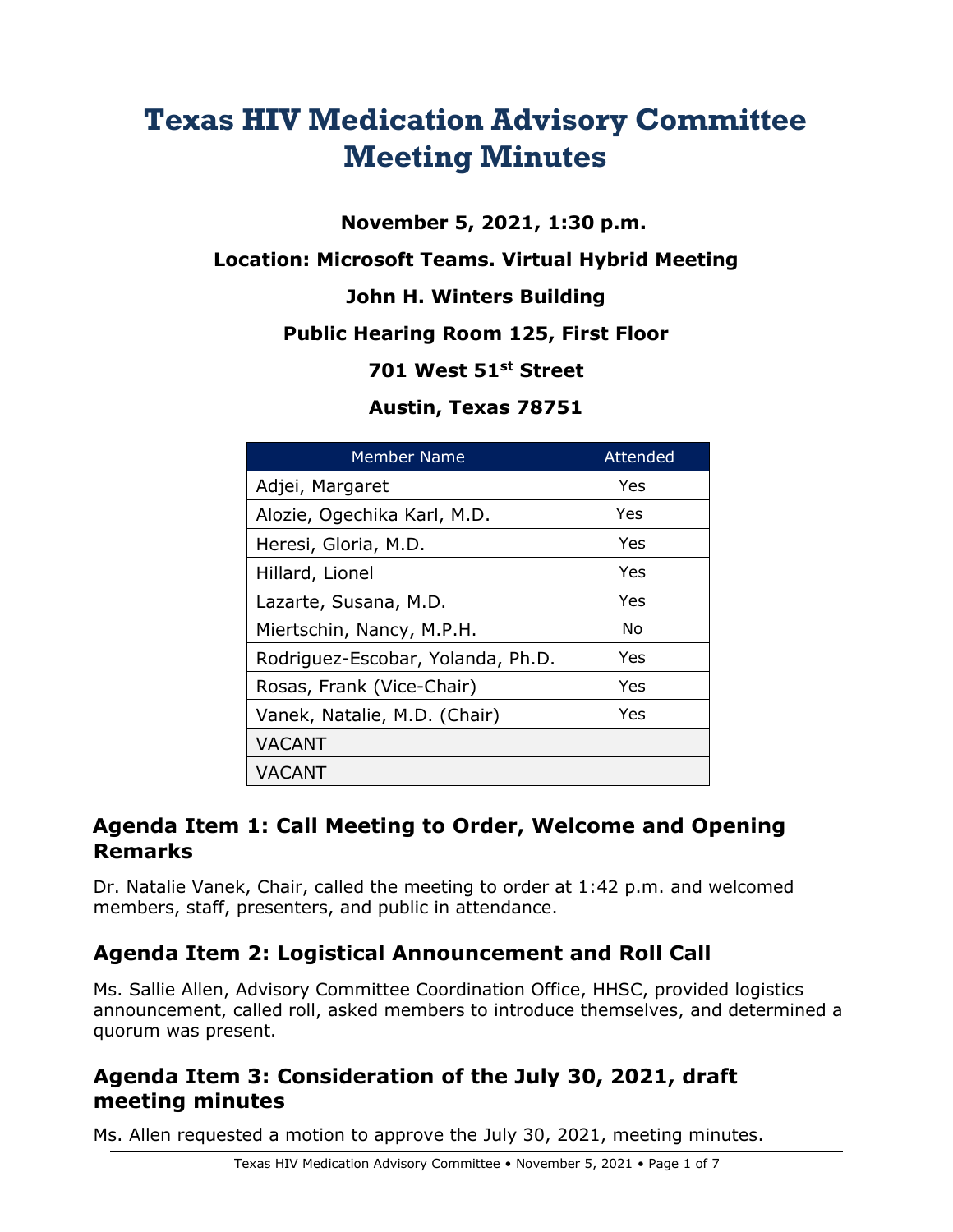Members raised concerns about information related to agenda item #8, Formulary Subcommittee comments, and requested that the minutes for that meeting be reviewed. Ms. Mary Richards will review those subcommittee minutes and provide clarification. Based on the discussion, Dr. Vanek advised that the July 30, 2021 meeting minutes would be tabled until the next meeting.

## **Agenda Item 4: Department of State Health Services (DSHS) Updates**

Ms. Imelda Garcia, MPH, Associate Commissioner of Laboratory and Infectious Disease Services, DSHS, provided an update on DSHS and referenced the handouts entitled LIDS/TB/HIV/STD Organizational Chart and the Monthly THMP Financial Report.

#### **Highlights included:**

- a. Staffing Updates
	- Felipe Rocha, TB/HIV/STD director, is retiring in January. The interim TB/HIV/STD section director will be announced on November  $8<sup>th</sup>$ ; Mr. Rocha's position will be posted in the coming weeks.
	- Sheena Pryce-Fegumps is a new manager with the HIV/STD Prevention and Care Branch.
	- Michael Lozano also joined the HIV/STD section as a financial analyst.
	- The agency will continue to keep partners and community members informed with announcements related to the onboarding of new personnel, including the organizational restructure as it evolves.
	- The initial selection criteria for the Director, HIV STD Prevention position, (formerly held by Shelley Lucas) has been refined, which caused a delay in hiring and ultimately required it to be reposted.
	- The agency has hired a recruitment company to conduct a national search for the director positions and help solicit strong candidates for consideration.
	- All the positions are on the DSHS website, [\(https://www.dshs.state.tx.us/Search-](https://www.dshs.state.tx.us/Search-Jobs.aspx)[Jobs.aspx](https://www.dshs.state.tx.us/Search-Jobs.aspx) ) and applications can be accessed through the HR portal where they can be downloaded. We encourage the members to share the information with others that have an interest.
- b. HIV Budget Report
	- Expended dollars for last fiscal year, ending 8/31/2021, was approximately \$132 million within the HIV medication program alone.
	- Received an increase in the General Revenue match as a result of exceptional items, and we also received an increase in HIV Drug Rebates.
	- Coronavirus Relief Funds for FY22 are still pending approval.
	- The agency has applied for the usual additional ADAP supplemental funds and will also be applying for the emergency relief dollars.
	- On October 19, 2021, HRSA released new policy changes in line with Ending the Epidemic that will affect program expenditures without changing eligibility guidelines. One of the significant policy changes is that the six-month selfattestation requirement is specifically removed. A second recommendation is regarding rapid eligibility determination, and a third is regarding best practices regarding gathering electronic data.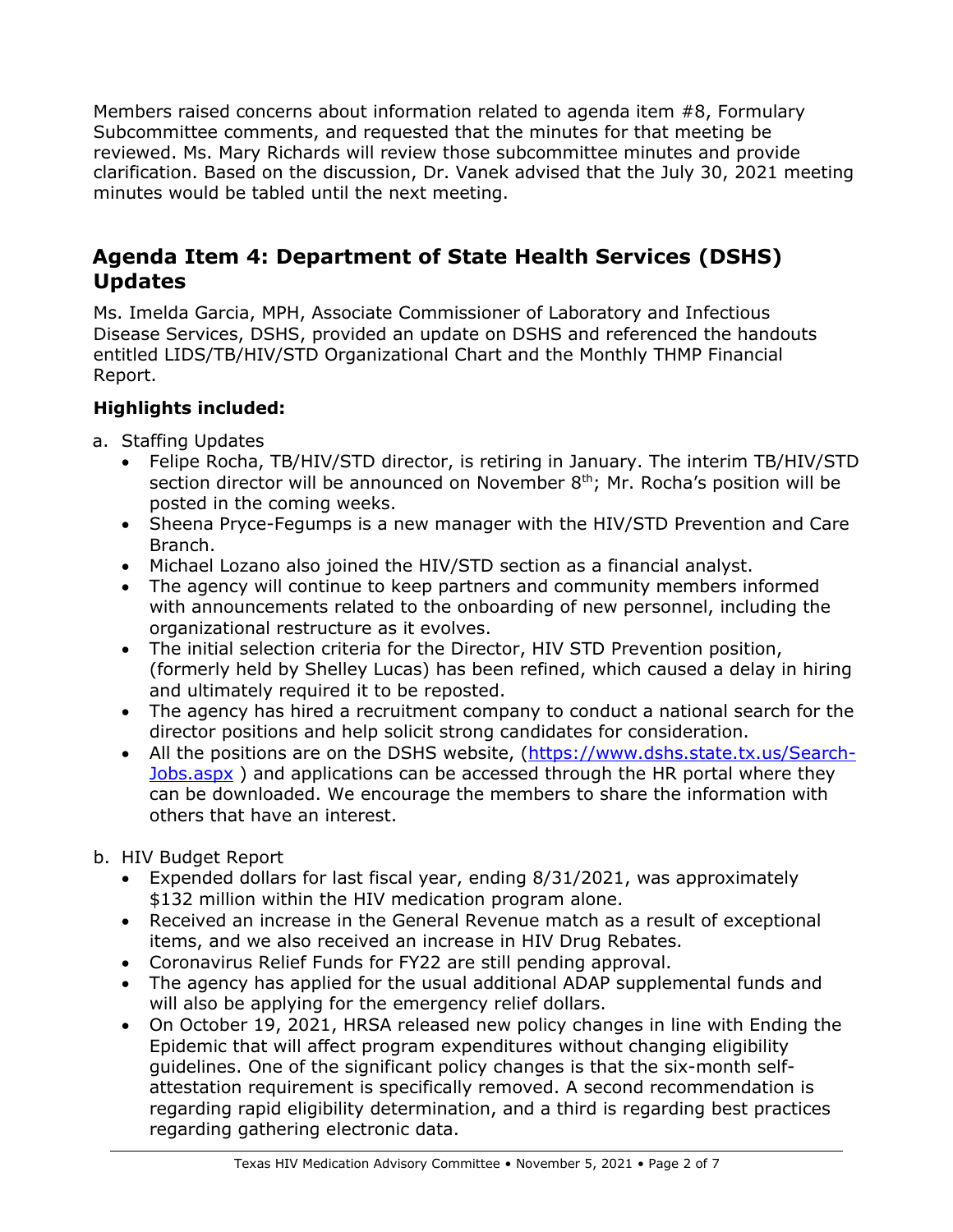- The Program will need to examine financial long-term effects of the HRSA policy changes.
- Imelda Garcia requested that team works with the actuarial firm to go through and model the results of each change, prioritizing the effects on clients, budget, and options. The potential changes being modeled include the new HRSA policies regarding discontinuing the six-month recertification, 60- and 90-day fills of medication, the shift from the spend-down to a standard deduction, and resuming suspended medications.
- Take Charge Texas initial client portal will go live on December 20, 2021, with a second stage in February 2022.
- New HRSA guidelines may affect built-in TCT workflows—will hold user documents and only submit client applications once complete, which would help streamline the process for clients.
- Ryan White year starts on April 1 through March 31— the current assumption is that Texas receives similar funding as last year but with rising costs of Ending the Epidemic it will be difficult to maintain the diagnosis component of the program.
- c. September 29, 2021 Partnership meeting summary update
	- Key message from the meeting, we want to transition out of the agency hosting the meeting and attendees being boxed into a government-style meeting.
	- Requested the partners in the field host local meetings with their stakeholders and invite DSHS staff to participate and hear directly from everyone across the state.
	- Allow the communities to drive the conversation more, focusing on the topics, needs and challenges that are within their areas.
	- Consistent feedback from stakeholders expressed concern about public comments being held at the end of the committee meeting.
	- After discussion with the legal team, the only topics that can be discussed in these proposed meetings will be those on an agenda posted to the public, though the committee chair can bring them up in any order at their discretion.
	- Public comment would have to be specific to that meeting's agenda.
	- Dr. Vanek acknowledged there was much to consider and will take the concerns into consideration when discussing the proposed meeting style in the Governance and Data subcommittee meeting.
	- Recommendations from the Governance and Data subcommittee meeting will be brought to the next THMP-MAC meeting.

# **Agenda Item 5: THMP Update**

Ms. Rachel Sanor, THMP Manager, DSHS, provided an update on THMP and referenced the handout entitled Nov. 2021 MAC Meeting THMP Presentation*.*

#### **Highlights included:**

a. MAC Process

- Still waiting on the final approval from the Executive Commissioner for the member appointments.
- b. TMHP-Projections and Demographic Information
	- ADAP utilization over the last six-month comparison of clients served and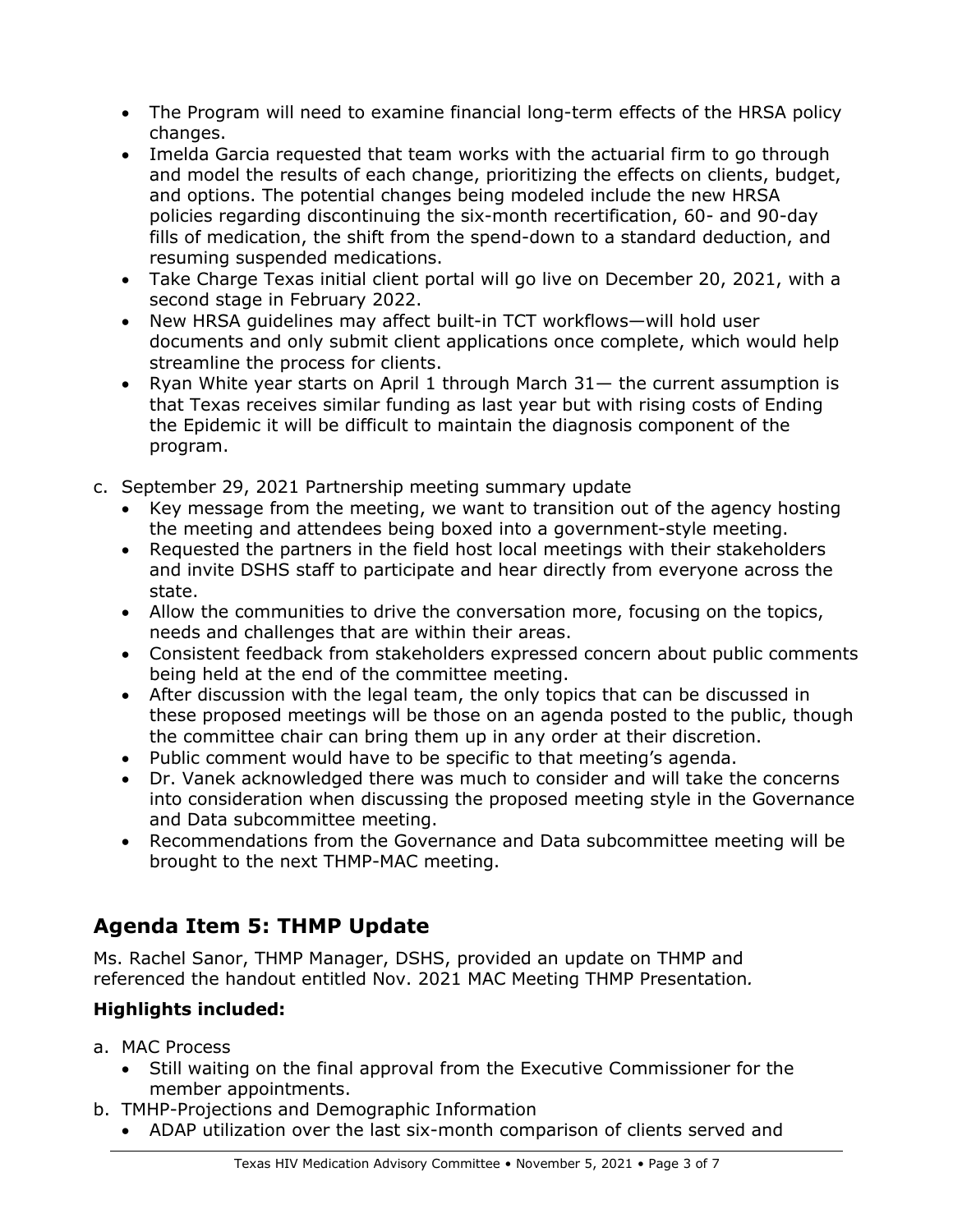prescription filled reflects a slight decrease.

- Top THMP Medications ordered for Q3-2021 totaled 28,608, with Biktarvy at number one, and Triumeq at second.
- Demographics remain unchanged from last quarter. The majority of clients served in the program are male and of white or non-Hispanic origin.
- Projected ADAP data shows the 60-day refill influx from March-September 2020
- c. THMP Backlog
	- Department obtained approval to hire six contract workers to assist with backlog. Currently, four are trained and processing applications.
	- Staff completed the self-attestations process before the October deadline.
	- All pending and backlog applications must be completed before the Take Charge Texas (TCT) portal can go live.
- d. Spend down suspension
	- All applications using the spend down criteria will be processed through February 28, 2022.
	- On schedule to present the rules change to the HHSC Executive Council in February; will communicate any changes between now and the end of February to the committee.
- e. 90-day supply analysis
	- Rationale is to:
		- o Prevent a waiting list
		- o Prevent shortages; and
		- o Ensure payer of last resort/reduce wasted medications.
		- Return of the 90-day supply would not be decided before the end of February.

#### **Agenda Item 6: Pharmacy Annual Inventory Update and Report**

Mr. Josh Hutchinson, Pharmacy Director, DSHS, provided an update on the pharmacy's annual inventory and referenced the handout entitled Pharmacy Annual Inventory and Report.

#### **Highlights included:**

- Actual inventory numbers on August 31st resulted in \$14 million, of which \$12.6 million represented HIV medication.
- Based on the fiscal year purchases minus the year-end balance, the pharmacy distributed \$114 million worth of inventory, of which \$110 million represented HIV.
- A full inventory is conducted annually, with a monthly reconciliation of the larger box products.
- A pharmacy inventory management system is being developed and is intended to be deployed at the end of the state fiscal year 2022.
- Going forward a pharmacy staff member will provide updates as needed to the committee.

# **Agenda Item 7: Election of New Officers**

Dr. Vanek advised that due to the pending THMP-MAC member appointments, this agenda item would be tabled and proceeded to agenda item 8.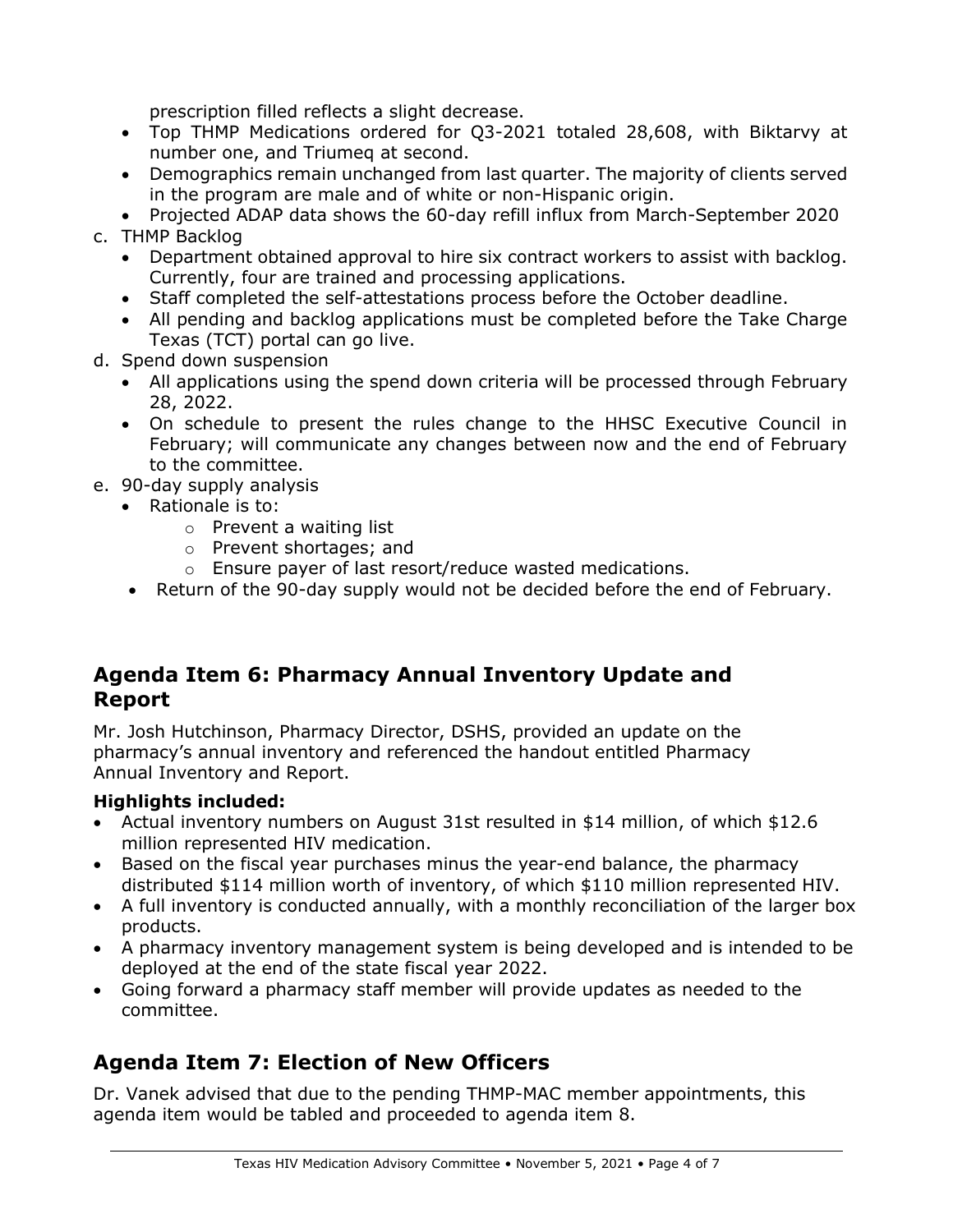# **Agenda Item 8: Sub-Committee Reports**

- **a. Governance and Data subcommittee –**Ms. Nancy Miertschin, Committee Chair was not in attendance at the meeting, so Dr. Vanek provided the following update.
	- The Subcommittee reviewed the MAC bylaws, their legal authority, review schedule, member terms, responsibilities, and expectations.
	- Updates on the THMP rules process, and in February they will be presented to the HHSC Executive Council and open for public comment, slated for March-April 2022.
	- Frequency of subcommittee meetings. The Program is suggesting moving the subcommittee meetings to quarterly, and the subcommittees will discuss needs.
	- The Public Comment period was discussed by the subcommittee, who also wanted clarification on when the public agenda is to be posted; Sallie Allen stated the agenda needs to be posted in the Texas Register 9 days before the meeting.
	- Frank Rosas mentioned the Texas Open Meetings Act states that agendas have to be posted 72 hours prior to the start of the meeting, which conflicts with the 9 day notice previously mentioned.
	- Mr. Rosas further stated that 72 hours is not early enough notice for consumers to participate in meetings.
	- Sallie Allen clarified that the 72-hour policy was regarding the time frame in which consumers register to post public comments in response to a posted public agenda.
	- Imelda Garcia suggested having written documentation sent to MAC meetings that clearly outline relevant statutes and procedural rules, and how internal policies require HHSC to comply with said policies in order to avoid confusion.
- **b. Eligibility subcommittee –** Mr. Frank Rosas, Chair, provided the following update. The sub-committee discussed issues related to:
	- Eligibility, the rollout of the new portal, and the impact of the waitlist.
	- Mr. Rosas states he did not download all three-month subcommittee reports but mentions that most of the focus points were brought up by Rachel Sanor in the THMP update.
	- Mr. Rosas had previously recommended inviting four regional ADAP liaisons recently hired by Ryan White planning councils, which greatly helped the subcommittee receive feedback and updates from rural areas.
- **c. Formulary subcommittee -** Dr. Vanek, Chair, provided the following update.
	- The Formulary subcommittee met on September 7, 2021, to discuss:
		- $\circ$  the approval of Raltegravir 25mg and Tivicay PD 5mg for pediatric patients;
		- o the suspension of 17 medications and the impact on 672 unduplicated clients;
		- o status of 90-day supplies; and
		- o status on the Cabenuva project, and that there are no updates.
	- During the October 12, 2021 meeting, the subcommittee discussed medications previously mentioned for pediatric use.
	- Confusion regarding suspended medications was addressed regarding if they were to be suspended or taken off the formulary; the MAC did not vote to have the medications removed.
	- The Subcommittee feels that suspended meds should be brought back as soon as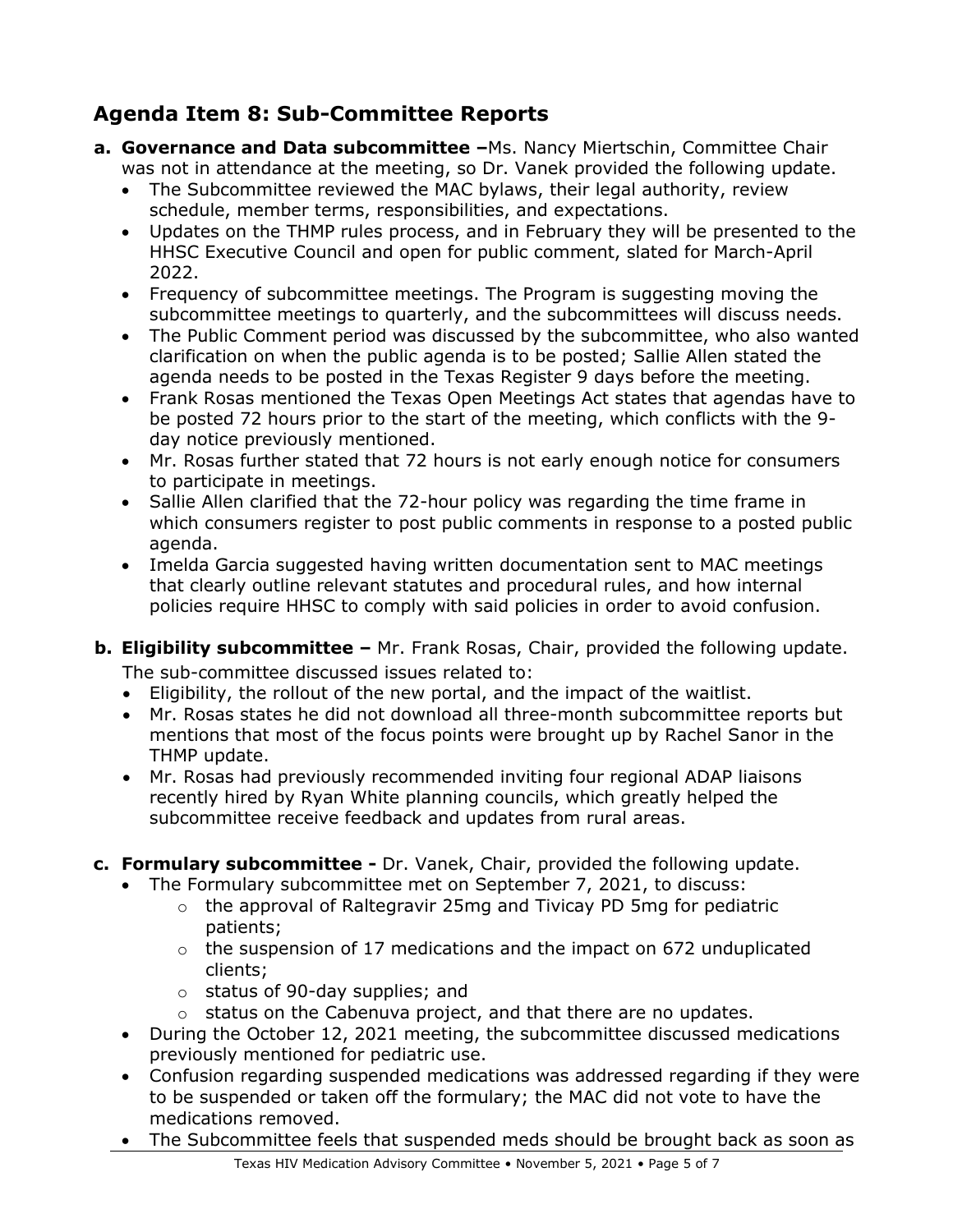fiscally possible.

- Dr. Lazarte clarified the medications were suspended due to finances and brought up the top 10 non-HIV medications of most concerns to consumers, especially those for mental health and Hepatitis B.
- Rachel Sanor stated that 12 of the 17 suspended medications were recommended by the MAC, and 4 mental health medications (Sertraline, Gabapentin, Duloxetine, and Trazodone) and Baraclude were included with the suspension motion.
- Dr. Lazarte proposed a discussion to return the 4 mental health medications to the formulary, and Dr. Vanek agreed they would do so at the next subcommittee meeting.

#### **Agenda Item 9: Committee to vote on addition of Raltegravir 25mg and Tivicay PD to THMP formulary**

Dr. Vanek presented the Formulary Subcommittee recommendation to the members and requested the addition of two pediatric medications, Raltegravir 25mg, and Tivicay PD, be added to the THMP formulary and she called for a motion.

#### **MOTION:**

Mr. Frank Rosas motioned to approve the recommendation to add the medications, Raltegravir 25mg and Tivicay PD to the THMP formulary. Dr. Susana Lazarte seconded the motion. Ms. Allen conducted a roll call vote, and the motion carried with no objections or abstentions.

## **Agenda Item 10: Public Comment**

The following individuals provided public comment:

- Josh Mica
- Andrew Edmonson
- Tana Pradia
- Helen E Turner
- Ruston Taylor
- Crystal Townsend

## **Agenda Item 11: Action Items and agenda topics for next scheduled meeting, January 28, 2022**

Dr. Vanek, Chair, asked Mary Richards and Liza Hinojosa for action items, and agenda topics for the next meeting.

Items to consider:

- Move public comment up in the meeting agenda
- Visit and discuss suspended medications
- Provide a cost analysis for the 90-day medication supply
- Discuss addition of Cabenuva to formulary
- Officer elections at next meeting
- Clarify information pertaining to Formulary subcommittee minutes